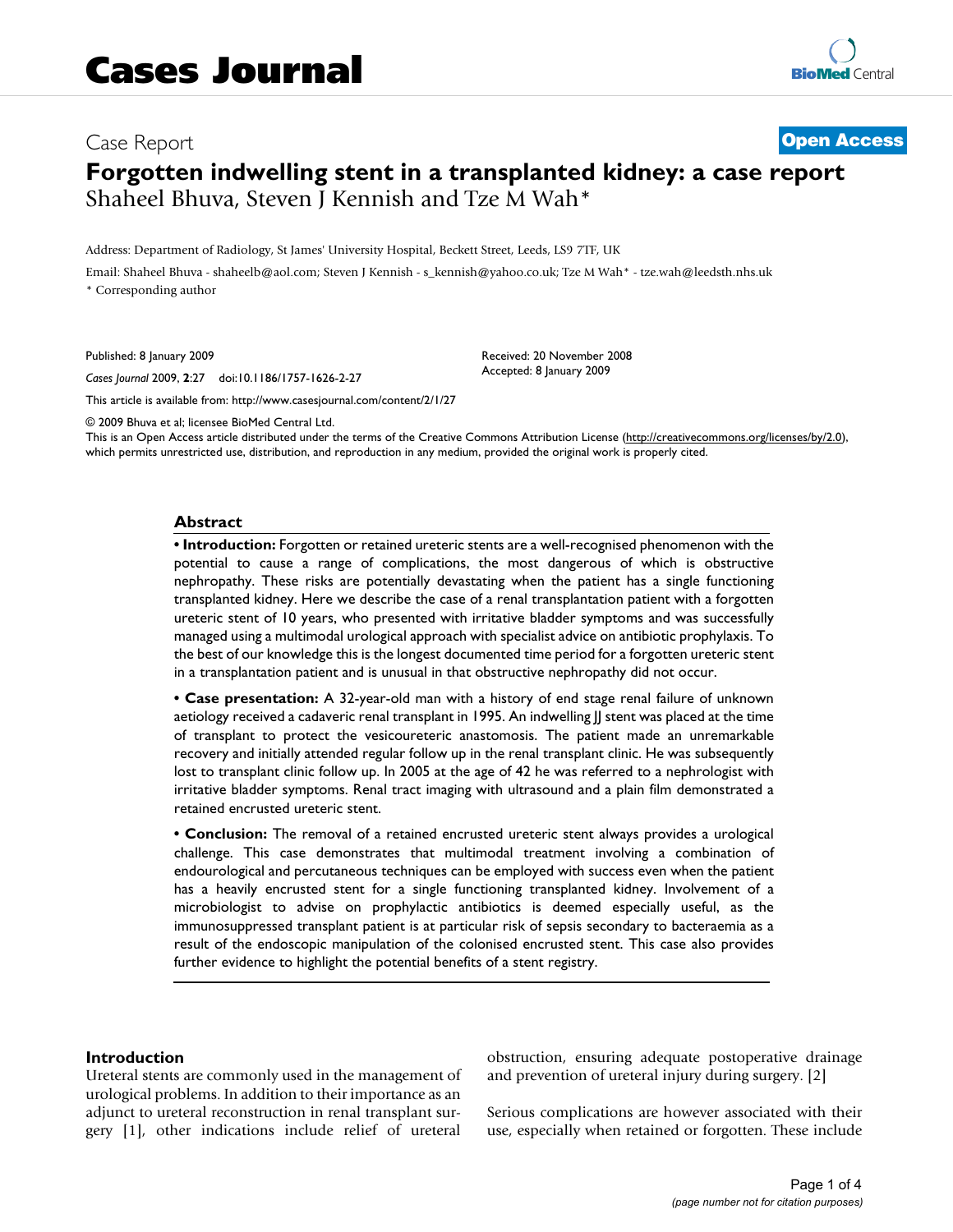migration, fragmentation, encrustation and stone formation, which can lead to obstructive nephropathy, a potentially devastating consequence for a patient with a single functioning kidney. [3] Nicol et al reported a 2.2% incidence of stent complications in the renal transplant population. [1]

There are very few documented cases of forgotten ureteric stents in renal transplant patients in the medical literature, probably because of regular outpatient follow up. Here we present the case of a patient with a forgotten ureteric stent of 10 years who presented with irritative bladder symptoms and was successfully managed using a multimodal urological approach.

# **Case presentation**

A 32-year-old man with a history of end stage renal failure of unknown aetiology received a cadaveric renal transplant in 1995. An indwelling JJ stent was placed at the time of transplant to protect the vesicoureteric anastomosis. The patient made an unremarkable recovery and initially attended regular follow up in the renal transplant clinic. He was lost to transplant clinic follow up after this time.

In August 2005 the primary care physician expedited the patient's routine appointment with the nephrologist because of new symptoms of nocturia and poor urinary stream. An ultrasound scan was performed demonstrating moderate hydronephrosis and a calcified stent much to the surprise of the radiologist, patient and nephrologists, Figure 1. A Kidney-Ureter-Bladder (KUB) plain radiograph also demonstrated the calcified stent with bulky encrustations at the renal pelvis and intra-vesical portions,



Figure 1 **Ultrasound scan demonstrating hyper-reflective encrusted ureteric stent**.

Figure 2. Biochemical assessment of renal function was satisfactory.

In September 2005, at the age of 42, he underwent cystoscopic clearance of distal encrustations. Difficulty accessing the vesicoureteric orifice and proximal stone burden rendered cystoscopic retrieval alone unrealistic. Percutaneous Nephrolithotomy (PCNL) was employed which allowed destruction of the upper ureteric stones and removal of the encrusted JJ stent in tact. A postoperative nephrostogram demonstrated no residual calculi.

The patient continued to make an excellent recovery and was relieved of his irritative bladder symptoms. A follow up KUB radiograph confirmed clearance of all calculi, and biochemical renal function tests remained satisfactory.

## **Discussion**

A strict definition for 'forgotten' does not exist, however many previous studies consider a period of greater than 6 months to constitute a forgotten stent. [2] It is also widely considered that a retained stent is one that is irretrievable cystoscopically and requires a further auxiliary intervention. [4,5]



**Figure 2 Plain film demonstrating encrusted stent**.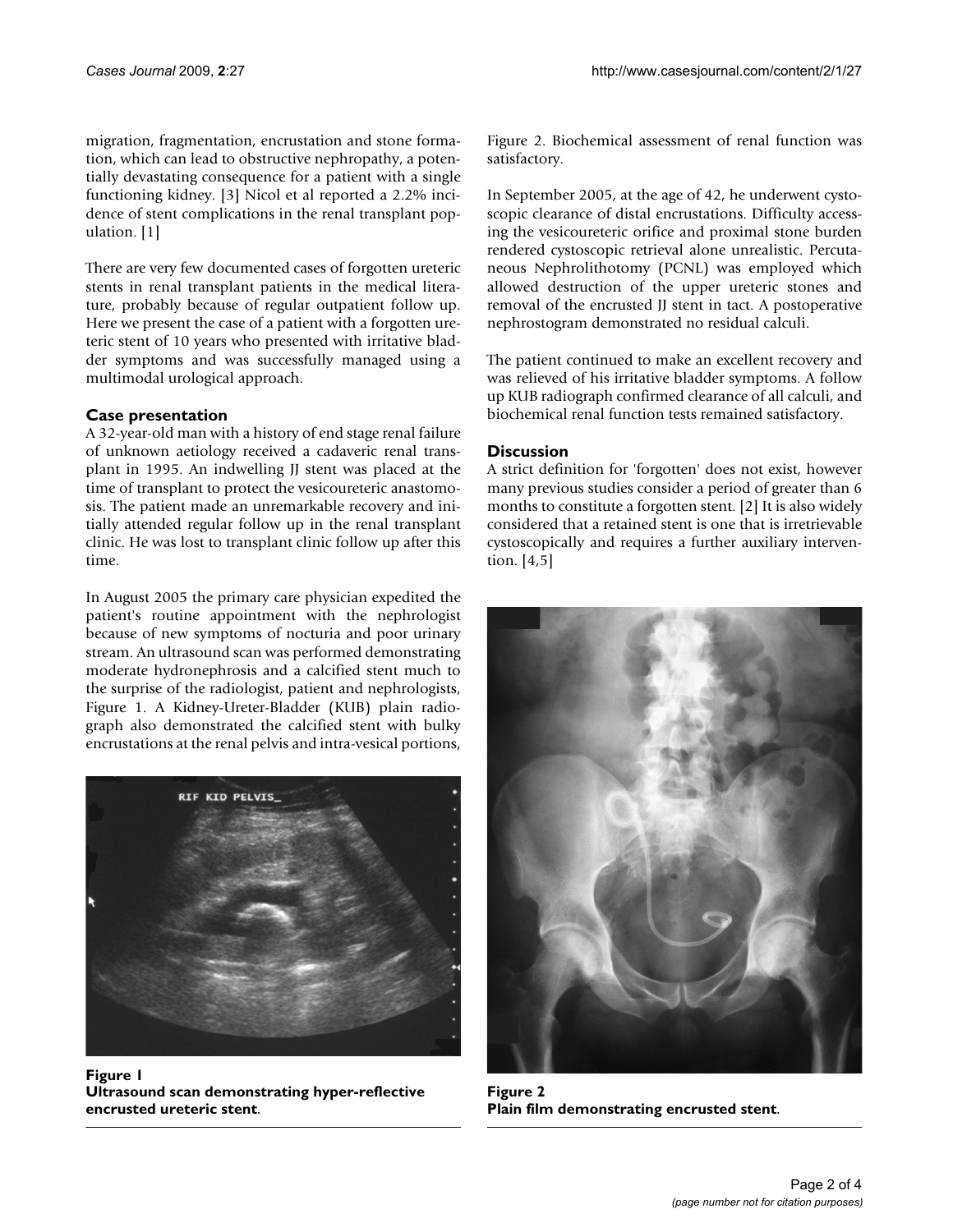Several risk factors have been identified for the development of stent encrustation. These include: a history of urolithiasis, recurrent urinary tract infections, prolonged stenting and stent composition. [3,4,6] It should be noted that the risk of stent encrustation is proportional to indwelling time and hence this risk factor is of particular importance. [4]

Our patient retained his forgotten ureteral stent for 10 years following his renal transplant, despite regular follow-up. This to the best of our knowledge is the longest documented time period for a forgotten ureteric stent in a transplantation patient. He had comfortably and unwittingly tolerated it until the development of irritative bladder symptoms, which led to him seeking medical help, and the subsequent discovery of the stent.

Challacombe et al, [7] conducted a retrospective analysis of 2085 renal transplants. 21 of the 2085 developed urolithiasis. Of note, 1 developed renal calculi after failure of removal of a stent. The overall range of presentation included pain, haematuria, oliguria/anuria, sepsis, and renal failure.

Singh et al, presented a retrospective analysis of 19 forgotten indwelling ureteric stents. [8] Renal transplantation was the indication for stenting in only one case. Overall, presentation at time of diagnosis included 7/19 with irritative bladder symptoms. Haematuria, recurrent UTI, stone formation, loin pain, renal failure and infected hydronephrosis made up the remaining 12 cases. The renal transplant patient with a forgotten stent of 1 year presented with recurrent UTI and intermittent haematuria. Within this case series is also a patient with a solitary functioning kidney stented for 10 years for mid-ureteric stone. This patient presented with advanced renal failure and hyperkalaemia, refused treatment and subsequently died.

An encrusted, retained stent presents a significant urological challenge and many previous studies have not only acknowledged the associated risk of morbity but also the necessity of a multimodal endourological approach. [2,9- 14]

These modalities include Extracorporal Shockwave Lithotripsy (ESWL), Ureteroscopy +/- intracorporal retrieval (URS), and Percutaneous Nephrolithotmy (PCNL). Currently no guidelines exist for the effective management of forgotten stents. Previous reports recommend that size of stone burden and site of encrustation determine the specific endourologic approach, and that the distal ureteral segment should be treated prior to any other part of the stent. [11,13]

With particular reference to the use of PCNL, Lam and Gupta [13], suggested this should be reserved for a large proximal stone burden or when ESWL had failed to manage the proximal stent encrustations. Bultitude et al, considered ureteroscopic intervention with adjunctive ESWL to be efficacious with PCNL as a secondary treatment. [12]

Aravantinos et al, identified that even with successful stone fragmentation at the proximal end of the stent using ESWL, intraluminal encrustations can limit straightening and therefore prevent uncoiling of the calcified proximal curl. [2] Thus a supplementary intervention is required. In addition if it is difficult to pass a ureteroscope into the ureter, which already contains an encrusted stent, PCNL is a reasonable approach.

Once the distal end of the stent is cleared of stone burden using a ureteroscopic approach, management of a stone covered encrusted proximal stent using PCNL is reasonable. Though a more invasive technique, it necessitates fewer subsequent interventions, allowing for fragment retrieval and stent and stone clearance at the same time (an all-in-one method). [9] In addition, a nephrostomy tube can be placed guaranteeing adequate drainage, enabling postoperative imaging exploration, and avoiding ureteral restenting. [2]

A particular concern with the immunosuppressed transplant patient is the risk of sepsis secondary to bacteraemia as a result of endoscopic manipulation of colonised stents and stones. This can arise despite sterile urinary cultures and can be devastating in compromised patients. [9] The advice of a microbiologist regarding prophylactic measures is invaluable, though any risk of sepsis must be communicated to the patient adequately for the purposes of consent prior to the procedure.

# **Conclusion**

The forgotten ureteric stent can cause considerable morbidity to patients and pose challenging urological problems. The stakes are far greater when a single functioning kidney is at risk in an immunosuppressed patient. This case demonstrates that a multimodal endourological and percutaneous technique can safely remove a heavily encrusted stent. Specialist microbiological advice for antibiotic prophylaxis to prevent sepsis in an immunosuppressed patient is advocated. The use of a stent registry and patient notification card has been widely recommended to prevent this situation from arising. [14] Certainly the importance of regular follow up and clear patient education as well as good communication between the transplant surgeons and nephrologists must be emphasized to prevent serious complications.